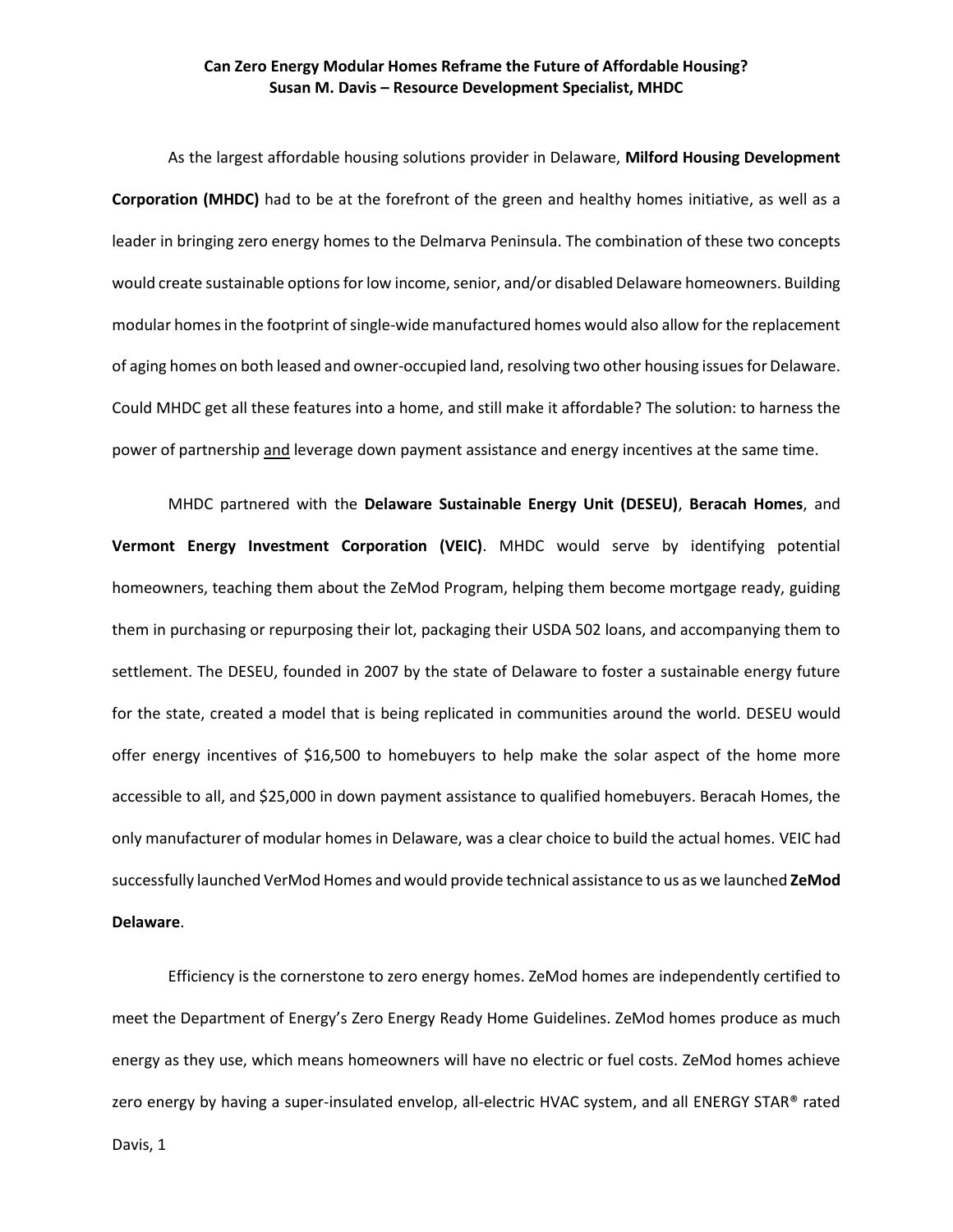## **Can Zero Energy Modular Homes Reframe the Future of Affordable Housing? Susan M. Davis – Resource Development Specialist, MHDC**

appliances and lighting. An ENERGY STAR® front-loading washer and ventless dryer with heat pump technology are also included in this home. The washer uses 50% less water and 30% less energy than standard washers. Water fixtures are WaterSense certified to meet EPA specifications. ZeMod's high efficiency windows are maintenance free and comply with DOE ZERH home standards. All windows have two layers of glass, insulated frames, and airtight sashes that keep warmth in and drafts out.

To keep a home this tight healthy, fresh filtered air replaces pollutants that build up in the home and increase the likelihood of allergy and asthma attacks. The CERV ventilation system works like a thermostat – it monitors indoor air quality and automatically delivers fresh air when levels of carbon dioxide (CO2) and volatile organic compounds (VOCs) exceed recommended levels. The CERV continuously circulates and filters indoor air to remove pollen, dust, and other contaminants. Built-in dehumidification ensures a dry indoor environment, preventing the growth of mold and mildew. Homes with this Indoor airPLUS Certification, are designed to enhance health and well-being, so all the paints, flooring, cabinets, and other finishes are also made from low-VOC materials and feature formaldehydefree products to reduce exposure to airborne pollutants. Studies show that those who minimize VOC and CO2 levels in their home sleep better, have better concentration, and are more productive.

ZeMod homes are affordable because they deliver quality that lasts, savings that grow over time, and virtually no electric and heating costs. ZeMod homeowners save with access to low-interest financing, longer mortgage terms, and the ability to put the closing and land costs into the loan, rather than paying upfront out of pocket costs and/or paying monthly lot rents. In Delaware, land rents can be as high as \$800 a month. In addition to paying mortgage payments and utilities, this is extremely difficult for those living solely on a pension, Social Security, or Supplemental Security Income (SSI). Those fortunate enough to no longer have a mortgage payment often find themselves paying a high lot rent for an older manufactured home in disrepair. ZeMod Delaware is pleased to offer an affordable home that will hold